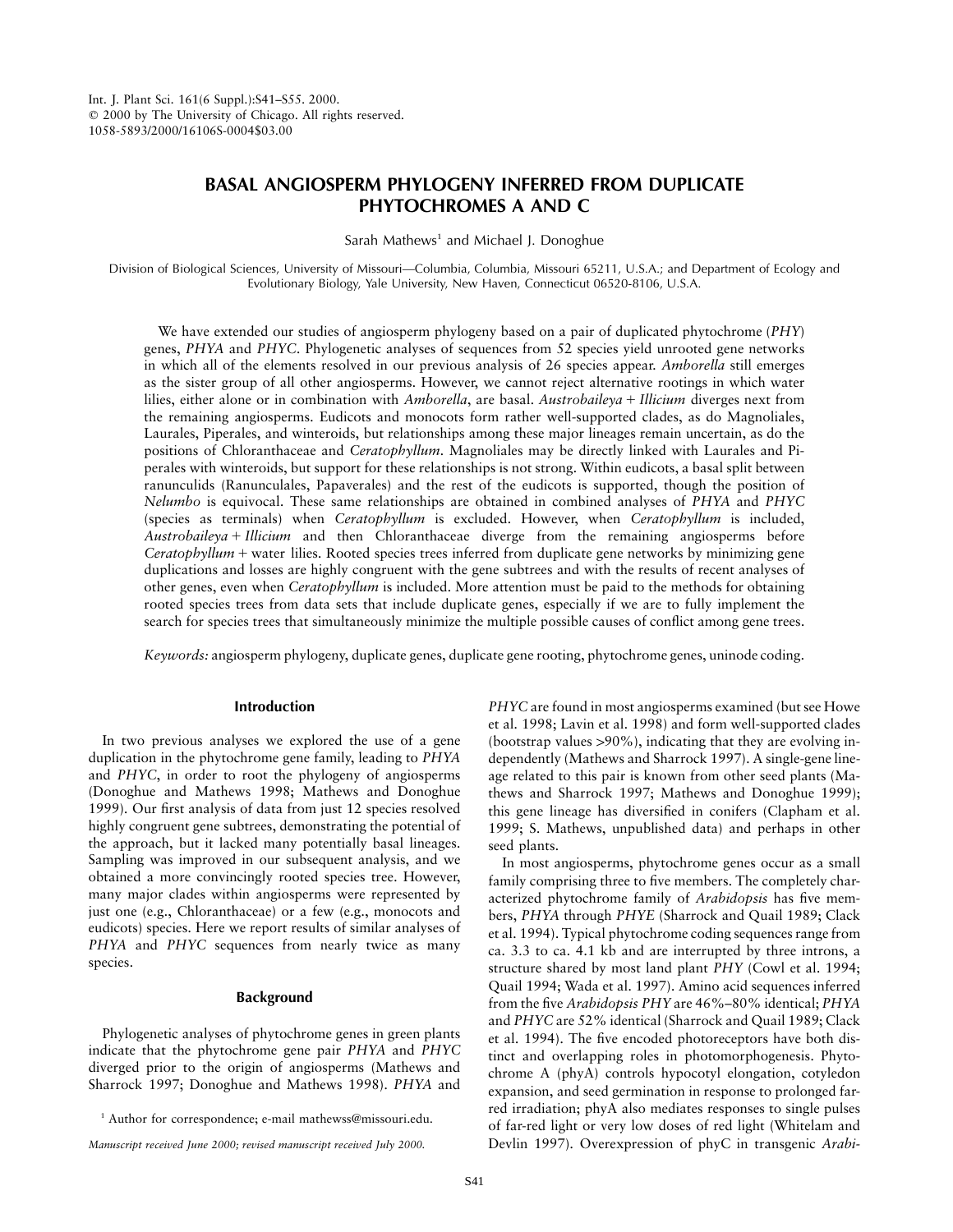*dopsis* indicates that its photosensory specificity is distinct from that of phyA, being more closely similar to that of phyB, and that phyC has a capacity distinct from that of both phyA and phyB to enhance leaf expansion in white light (Qin et al. 1997).

Our original analyses of sequences from 12 angiosperms resolved an unrooted network of two gene subtrees that shared eight identical components (Donoghue and Mathews 1998). Many pertinent taxa (e.g., Piperales, Nymphaeaceae, *Amborella*) were not sampled, and the branch connecting the gene subtrees rooted each subtree near the highly divergent taxon *Sorghum*. Clades of eudicots and of Magnoliales + Laurales were resolved in both subtrees. Duplicate gene networks were more resolved than single-gene trees from analyses with outgroup sequences. These data were subsequently analyzed by Simmons et al. (2000) in a variety of ways: uncombined (sequences as terminals), combined (species as terminals) via "uninode" coding (see below), and combined with *rbc*L and 18S data. Simmons et al. (2000) obtained results very similar to those found by Donoghue and Mathews (1998). For example, the *PHYA* and *PHYC* subtrees resolved in their analysis with outgroups are identical to those inferred from our analysis without outgroups. Their uninode matrix yielded a species tree identical to the *PHYC* subtree, and the rooting at *Sorghum* was retained when the phytochrome data were combined with *rbc*L and 18S nuclear ribosomal data (Simmons et al. 2000).

Subsequently, we obtained and analyzed *PHYA* and *PHYC* sequences from 26 angiosperms (Mathews and Donoghue 1999) that represented most of the taxa previously suggested to be early diverging lineages. As in the analysis of 12 species, analyses of *PHYA* and *PHYC* singly with outgroups did not resolve the root (S. Mathews, unpublished data). But in the strict consensus of duplicate gene networks, both gene subtrees showed a basal split separating *Amborella* from all other angiosperms. The position of *Amborella* was strongly supported in both *PHYA* and *PHYC* subtrees (92% and 83% bootstrap support, respectively, for the remaining angiosperms). *Austrobaileya* branched next from the remaining angiosperms in the *PHYA* subtree, with moderate support (66% for the remaining angiosperms), whereas Nymphaea + Cabomba, or a clade including all three taxa, branched next in the *PHYC* subtree. However, the remaining angiosperms were similarly resolved in the subtrees of the network that maximized identical components in the *PHYA* and *PHYC* subtrees (Mathews and Donoghue 1999, fig. 1). In both subtrees, winteroids were sister to Piperales in a magnoliid clade, and eudicots were united with monocots + *Chloranthus*. Magnoliales and Laurales either formed a clade (*PHYA* subtree) or were paraphyletic with respect to winteroids + Piperales (PHYC subtree). When data from *PHYA* and *PHYC* were combined (species as terminals), greater resolution was obtained. In the resulting tree, which was rooted along the branch to *Amborella*, Nymphaeales diverged first from the remaining angiosperms, followed by *Austrobaileya* (supported by bootstrap values of 80% and 86%, respectively, for the remaining angiosperms). The combined data also better supported (bootstrap values  $>60\%$ ) some of the clades that were resolved in the gene subtrees, including the magnoliid clade, and clades uniting winteroids with Piperales and Laurales with Magnoliales. Several other recent analyses (Parkinson et al. 1999; Qiu et al. 1999; Soltis et al. 1999; Doyle and Endress 2000; Graham et al. 2000; Soltis et al. 2000) have produced similar results.

## **Material and Methods**

Our current analyses include both *PHYA* and *PHYC* sequences from 48 taxa, plus *PHYA* only from *Tacca* and *PHYC* only from *Illicium*, *Lemna*, and *Pleea* (table 1). From Cabombaceae, we sampled *PHYA* from *Brasenia* but *PHYC* from *Cabomba*. Phytochrome loci were sampled using primers and protocols described previously (Mathews and Donoghue 1999); stepdown gene amplification protocols (Hecker and Roux 1996) with starting annealing temperatures of  $60^{\circ}$ C to 65 $\degree$ C were most effective. Fragments of exon 1 (1.2–1.4 kb) or of exons 1 and 2 and the intervening intron (1.6–1.8 kb) were amplified, cloned, and sequenced.

Each cloned sequence was aligned with all other available phytochrome sequences from land plants. The alignment was edited, and final data matrices of 3255 nucleotide sites from all four exons and of 1303 nucleotide sites from exon 1 were constructed using Se-Al (Rambaut 1996). Three alignments were analyzed. In the first two alignments, sequences are terminals, whereas in the third, species are terminals. The first (3255 nucleotide sites) was a comparison of all duplicated and unduplicated sequences to infer a gene phylogeny. From this we determined whether newly obtained data altered the interpretation (of previous studies) that *PHYA* and *PHYC* are monophyletic gene lineages and that they diverged along the branch to angiosperms (e.g., Mathews et al. 1995; Mathews and Sharrock 1997). The second alignment (1303 nucleotide sites) included only *PHYA* and *PHYC* sequences obtained from the species listed in table 1, which were analyzed to obtain an unrooted gene network of two gene subtrees. We used GeneTree (Page 1998) to identify optimal species trees compatible with most parsimonious gene networks inferred in analysis of the second alignment. Ten random starting trees were rearranged by alternating subtree pruning and regrafting and nearest neighbor interchange to find species trees into which the gene networks fit with the fewest number of duplications and losses (see "Discussion"). Equally good solutions were retained, and the steepest descent option was in effect.

If *PHYA* and *PHYC* are evolving independently, they can be combined to obtain a species phylogeny. In the third alignment (2606 nucleotide sites), species are terminals, and the data from each gene are concatenated. The *PHYA* from *Brasenia* and the *PHYC Cabomba* were combined in a single terminal, Cabombaceae, in this alignment. The root of the species phylogeny was positioned according to evidence from the gene networks inferred in analysis of the second alignment.

Parsimony analyses using PAUP\* version 4.0b3a or 4.0b4a (Swofford 2000) comprised heuristic searches of 100 replicates of random taxon addition with tree bisection and reconnection (TBR) branch swapping. We used two character-weighting schemes, one in which characters were equally weighted and one in which third codon positions were assigned a weight of 0.75. Bootstrap values (Felsenstein 1985) were estimated in 100 replicates of heuristic searches with 10 replicates of random taxon addition and TBR branch swapping. We conducted analyses with and without the sequences from *Ceratophyllum*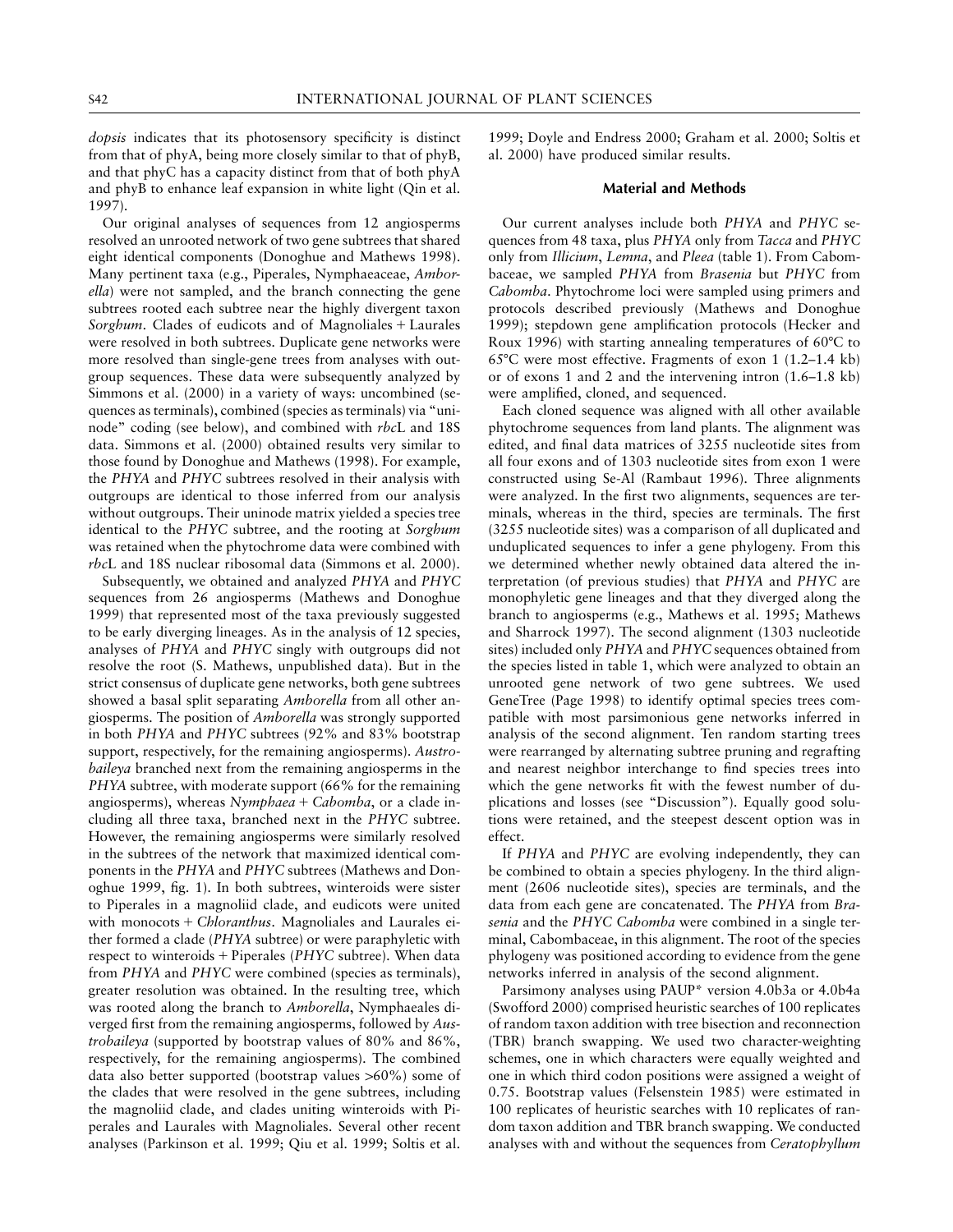

**Fig. 1** One of 10 most parsimonious networks of *PHYA* and *PHYC* from 52 angiosperms (1303 nucleotide sites, 838 parsimony informative) that maximizes identical components in the gene subtrees; weighted parsimony analysis (100 random taxon addition replicates with TBR swapping in PAUP\* 4.0 [Swofford 2000]) yielded networks of 10,875.25 steps (retention index  $|RI| = 0.54$ ; consistency index  $|CI| = 0.15$ , excluding autapomorphies). Bootstrap percentages (from 100 replicates with the same search parameters, but using 10 random addition replicates) are shown above branches. Identical components in the *PHYA* and *PHYC* subtrees are labeled *A* through *BB*.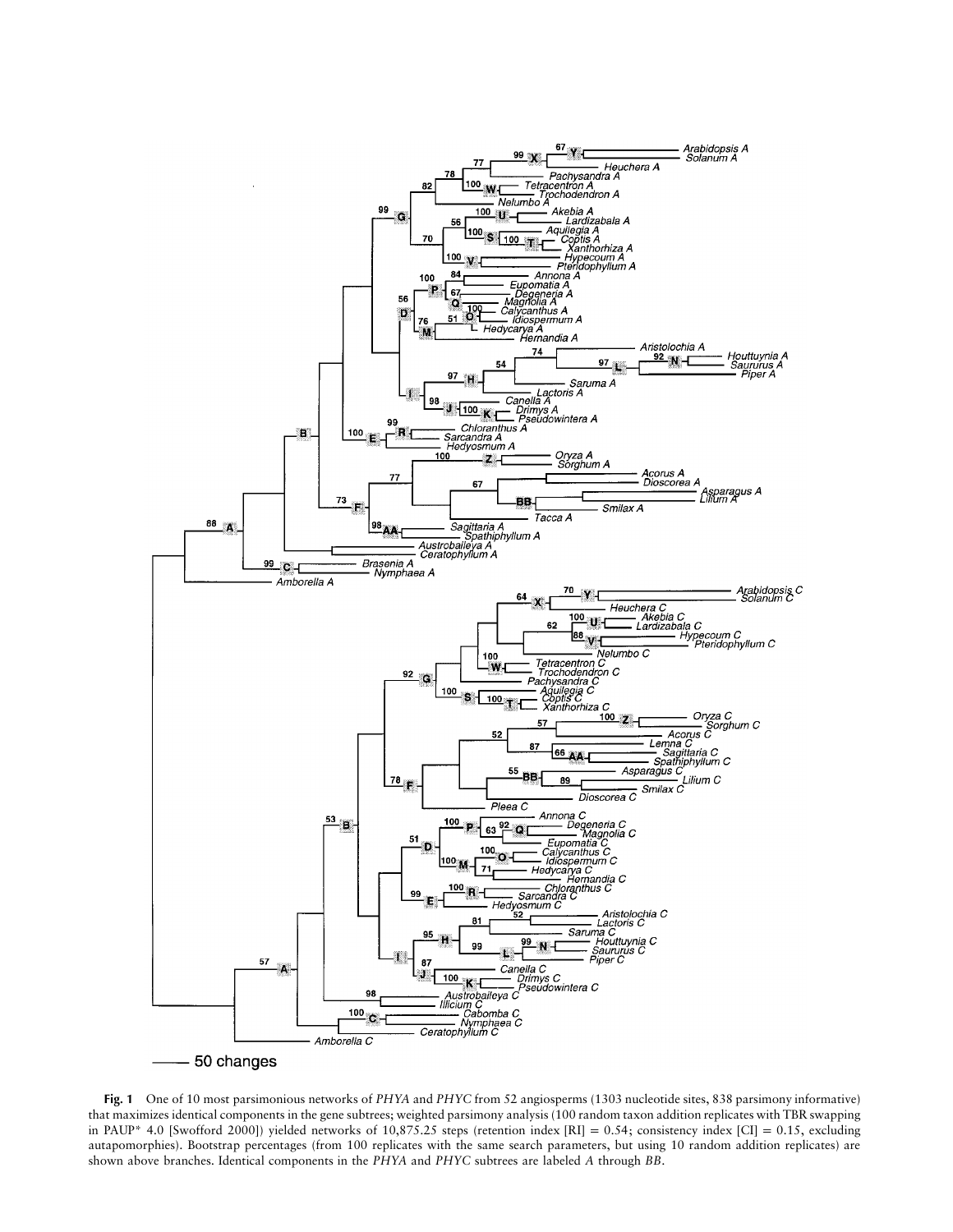| Clade             | Species                                           | Voucher                 | GenBank accession numbers |          |
|-------------------|---------------------------------------------------|-------------------------|---------------------------|----------|
|                   |                                                   |                         | <b>PHYA</b>               | PHYC     |
| Amborellaceae     | Amborella trichopoda Baill.                       | M. P. Simmons 1846 LH   | AF190062                  | AF190063 |
| Austrobaileyaceae | Austrobaileya scandens C. T.<br>White             | SYM 388 A               | AF190068                  | AF190069 |
| Canellaceae       | Canella winterana Gaertner                        | A-6087-FTG              | AF190074                  | AF190075 |
| Winteraceae       | Drimys winteri J. R. & G.<br>Forst.               | SYM 397 A               | AF190080                  | AF190081 |
|                   | Pseudowintera axillaris<br>Dandy                  | SYM 412 A               | AF276737                  | AF276738 |
| Chloranthaceae    | Chloranthus spicatus Mak.                         | A. Bernhard 176-96      | AF190076                  | AF190077 |
|                   | Hedyosmum Sw. sp.                                 | nv; BGSC                | AF276722                  | AF276723 |
|                   | Sarcandra glabra (Thunb.)<br>Nakai                | SYM 419 A               | AF276741                  | AF276742 |
| Illiciaceae       | Illicium oligandrum Merr.<br>and Chun             | SYM 450 A               | nd                        | AF276729 |
| Nymphaeaceae      | Brasenia schreberi J. F.<br>Gmelin                | nv; HUBL                | AF190070                  | nd       |
|                   | Cabomba Aublet sp.                                | nv; HUBL                | nd                        | AF190071 |
|                   | Nymphaea odorata Aiton                            | SYM 392 A               | AF190098                  | AF190099 |
| Ceratophyllales   | Ceratophyllum demersum L.                         | SYM s.n. MONT           | AF276716                  | AF276717 |
| Laurales          | Calycanthus floridus L.                           | SYM 404 A               | AF190072                  | AF190073 |
|                   | Hedycarya angustifolia A.<br>Cunn.                | <b>NSW 410584 A</b>     | AF190084                  | AF190085 |
|                   | Hernandia L. sp.                                  | Alverson & Rubio 2238 A | AF190086                  | AF190087 |
|                   | Idiospermum australiense S.<br>T. Blake           | NSW 410587 A            | AF190089                  | AF190090 |
| Magnoliales       | Annona L. sp.                                     | nv; HUBL                | AF190064                  | AF190065 |
|                   | Degeneria vitiensis L. W.<br>Bailey & A. C. Smith | John Miller 1189-63     | AF190078                  | AF190079 |
|                   | Eupomatia laurina Hook.                           | <b>NSW 410586 A</b>     | AF190082                  | AF190083 |
|                   | Magnolia x soulangiana<br>Hort. [ex Thieb.]       | SYM 460 A               | AF190094                  | AF190095 |
| Piperales         | Aristolochia grandiflora Sw.                      | SYM 399 A               | AF276712                  | AF276713 |
|                   | Houttuynia cordata Thunb.                         | A. Bernhard 174-96      | AF276726                  | AF190088 |
|                   | Lactoris fernandeziana Phil.                      | MWC 1014 K              | AF190091                  | AF190092 |
|                   | Piper nigrum L.                                   | SYM 401 A               | AF190100                  | AF190101 |
|                   | Saururus cernuus L.                               | A. Bernhard 176-96      | AF190106                  | AF190107 |
|                   | Saruma henryi Oliver                              | LK 1034 LH              | AF190104                  | AF190105 |
| Monocots:         |                                                   |                         |                           |          |
| Acorales          | Acorus gramineus [Soland in]<br>Ait. Hort. Kew.   | S. Mathews 413 A        | AF190060                  | AF190061 |
| Alismatales       | Lemna gibba L.                                    | nv via Elaine Tobin     | nd                        | AF190093 |
|                   | Spathiphyllum "Clevelandii"                       | S. Mathews 400 A        | AF276745                  | AF276746 |
|                   | Sagittaria L. sp.                                 | S. Mathews 383 A        | AF190102                  | AF190103 |
| Asparagales       | Asparagus falcata                                 | W. J. Hahn 6881 WIS     | AF276714                  | AF276715 |
| Dioscoreales      | Dioscorea elephantipes Engl.                      | S. Mathews 425 A        | AF276720                  | AF276721 |
|                   | Tacca chantrieri Andre                            | nv; BGSC                | AF276747                  | nd       |
| Liliales          | Lilium superbum L.                                | W. J. Hahn s.n. WIS     | AF276732                  | AF276733 |
|                   | Pleea tenuifolia Michaux                          | M. W. Chase 152 K       | nd                        | AF276736 |
|                   | Smilax rotundifolia L.                            | S. Mathews 452 A        | AF276743                  | AF276744 |
| Poales            | Oryza sativa L.                                   | Published data          | X14172                    | AB018442 |
|                   | Sorghum bicolor Moench                            | Published data          | U56729                    | U56729   |
| Eudicots:         |                                                   |                         |                           |          |
| $Buxaceae$        | Pachysandra Michaux sp.                           | S. Mathews 431 A        | AF276734                  | AF276735 |
| Trochodendraceae  | Tetracentron sinense Oliver                       | S. Mathews 423 A        | AF276748                  | AF276749 |
|                   | Trochodendron aralioides<br>Siebold & Zucc.       | S. Mathews 424 A        | AF190108                  | AF190109 |
| Proteales         | Nelumbo nucifera Gaertner                         | nv; HUBG                | AF190096                  | AF190097 |

**Table 1 Species Sampled for Phytochrome Data, Voucher Information, and GenBank Accession Numbers**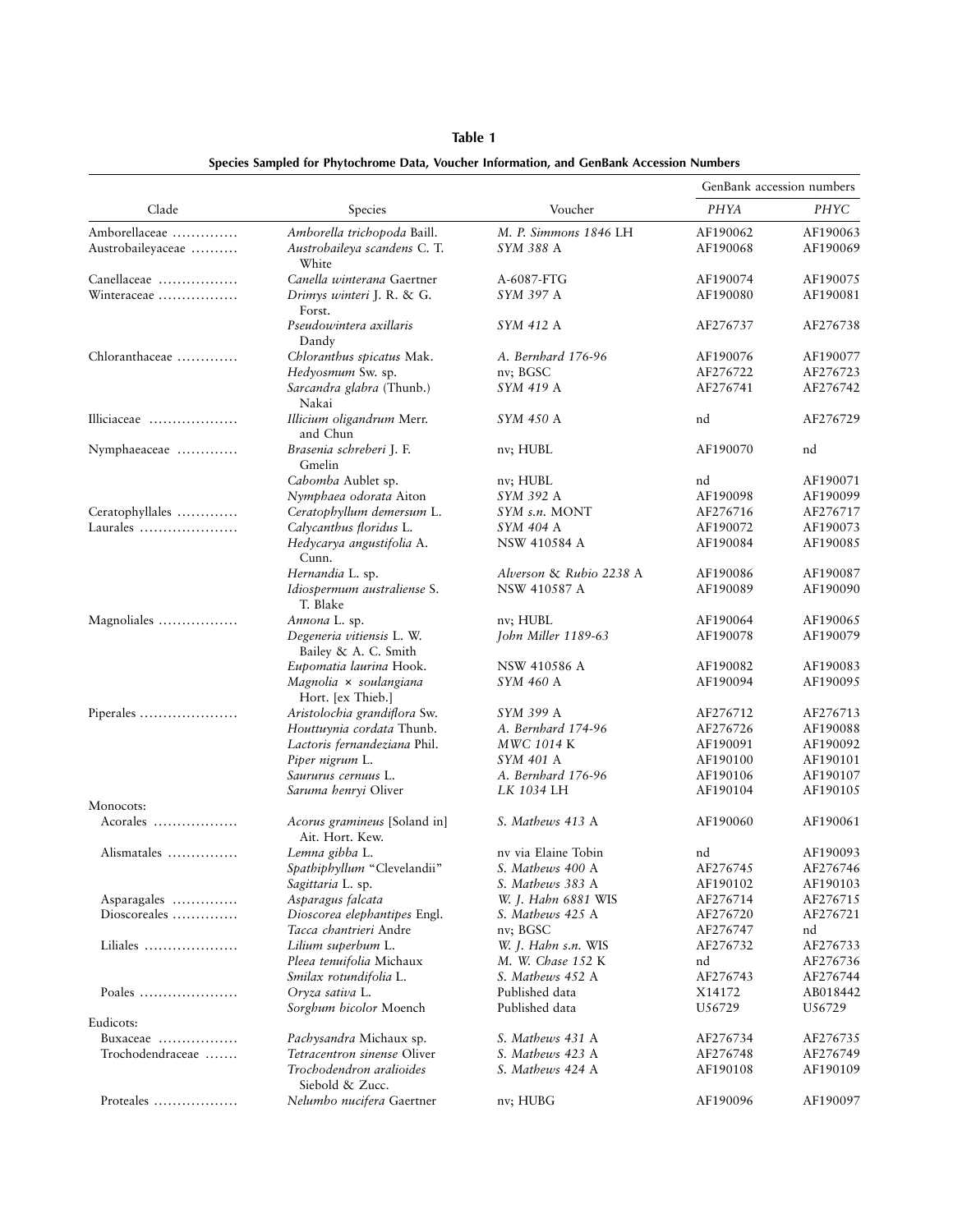| Clade        | Species                                      | Voucher           | GenBank accession numbers |           |
|--------------|----------------------------------------------|-------------------|---------------------------|-----------|
|              |                                              |                   | <b>PHYA</b>               | PHYC      |
| Ranunculales | Akebia quinata (Houtt.)<br>Decne.            | S. Mathews 446 A  | AF276710                  | AF276711  |
|              | Aquilegia L. sp.                             | $n_{V}$           | AF190066                  | AF190067  |
|              | Coptis trifolia (L.) Salisb.                 | S. Mathews 459 A  | AF276718                  | AF276719  |
|              | Hypecoum imberbe Sm.                         | M. W. Chase 528 K | AF276727                  | AF276728  |
|              | Lardizabala biternata Ruiz<br>& Pav.         | S. Mathews 405 A  | AF276730                  | AF276731  |
|              | Pteridophyllum racemosa<br>Siebold and Zucc. | M. W. Chase 531 K | AF276739                  | AF276740  |
|              | Xanthorhiza simplicissima<br>Marshall        | S. Mathews 458 A  | AF276750                  | AF276751  |
| Saxifragales | Heuchera L. sp.                              | S. Mathews 457 A  | AF276724                  | AF27672.5 |
| Brassicales  | Arabidopsis thaliana (L.)<br>Heynh.          | Published data    | L <sub>21154</sub>        | X17343    |
| Solanales    | Solanum lycopersicon L.                      | Published data    | A <sub>1001915</sub>      | AF178568  |

**Table 1**

**(***Continued***)**

Note. Clade arranged according to APG (1998).  $nd = not$  determined;  $nv = no$  voucher; BGSC = Botanic Garden of Smith College, courtesy of R. Nicholson; HUBL = Harvard University Biological Laboratories, courtesy of A. MacDonald or P. F. Stevens. Alignments of these sequences are available in TreeBase (http://phylogeny.harvard.edu/treebase) under accession number SN543.

because it is the only taxon in our data set for which there is evidence of multiple *PHYA* or *PHYC* (Mathews et al. 1995). In our current study, we have amplified just one of its two *PHYA*, and we could not fully explore its history in the absence of the other. If duplication in the *PHYA* lineage occurred before the origin of *Ceratophyllum*, the possibility exists of comparing paralogous rather than orthologous *PHYA* sequences.

Differences in the *PHYA* and *PHYC* subtrees that do not result merely from inadequate signal might result from (1) sampling error (in this case, either from inadequate taxonomic sampling or undetected paralogy), (2) different processes (such as functional constraints) acting on the characters, and (3) different branching histories of the sampled sequences (de Quieroz et al. 1995). We used partition homogeneity tests (Farris et al. 1994, 1995) to determine whether processes affecting *PHYA* and *PHYC* might differ. Partition homogeneity tests were implemented with PAUP\* using the same heuristic search settings as were used in the bootstrap analyses. Taxa from which a single gene was sampled were excluded from these analyses so that no species had half of its characters coded as missing. We used paired tests of specific tree topologies to assess whether conflicting branching orders were well supported by the data. Using the nonparametric Templeton test (Larson 1994), implemented with PAUP\*, we compared (1) the *PHYA* and *PHYC* subtrees resolved in the gene network that was inferred in analyses of the second alignment, (2) the *PHYA* subtree with sets of *PHYA* trees in which branching order was constrained to match individual nodes of the *PHYC* subtree, and (3) the *PHYC* subtree with sets of *PHYC* trees in which branching order was constrained to match individual nodes of the *PHYA* subtree. We also used the Templeton test to compare gene networks inferred in unconstrained analysis of the second alignment with those from analyses in which alternative rootings of the subtrees were enforced.

#### **Results**

#### *Analyses in Which Sequences Are Terminals*

Analysis of the 49 *PHYA* and the 51 *PHYC* sequences resulted in eight or two most parsimonious duplicate gene networks in unweighted or weighted parsimony analyses, respectively. The consensus trees from searches with and without weights are nearly identical, differing only with respect to the position of the Piperales in the *PHYC* subtree. In the consensus from the unweighted search, Piperales are united in a polytomy with eudicots and monocots. In the consensus of the weighted search, they are united with winteroids. Of the 10 shortest networks from both searches, one of the two inferred in the weighted search maximizes identical components in the two gene subtrees and is depicted in figure 1. All of the elements resolved in our analyses of 26 angiosperms appear in this tree. *Amborella* diverges first from the remaining angiosperms, followed by Nymphaeales + *Ceratophyllum* and then by *Austrobaileya* 1 *Illicium* in the *PHYC* subtree or by Nymphaeales and then by *Austrobaileya* + *Ceratophyllum* in the *PHYA* subtree. As before, within the remaining angiosperms, a magnoliid clade is resolved in which Magnoliales (P) are sister to Laurales (M) and winteroids (J) are sister to Piperales (H), as are clades of monocots (F) and eudicots (G). However, a few elements are differently placed. For example, in the *PHYA* subtree, monocots (F) are sister to the remaining angiosperms. This conflicts with their position in the *PHYC* subtree and with our earlier results, which placed them as sister to the eudicots. Chloranthaceae (E) are also differently resolved, as sister to Magnoliales + Laurales (D) in the PHYC subtree or as sister to the magnoliids + eudicots in the *PHYA* subtree. In our analysis of 26 angiosperms, Chloranthaceae was represented by *Chloranthus* only and was sister to the monocots (Mathews and Donoghue 1999).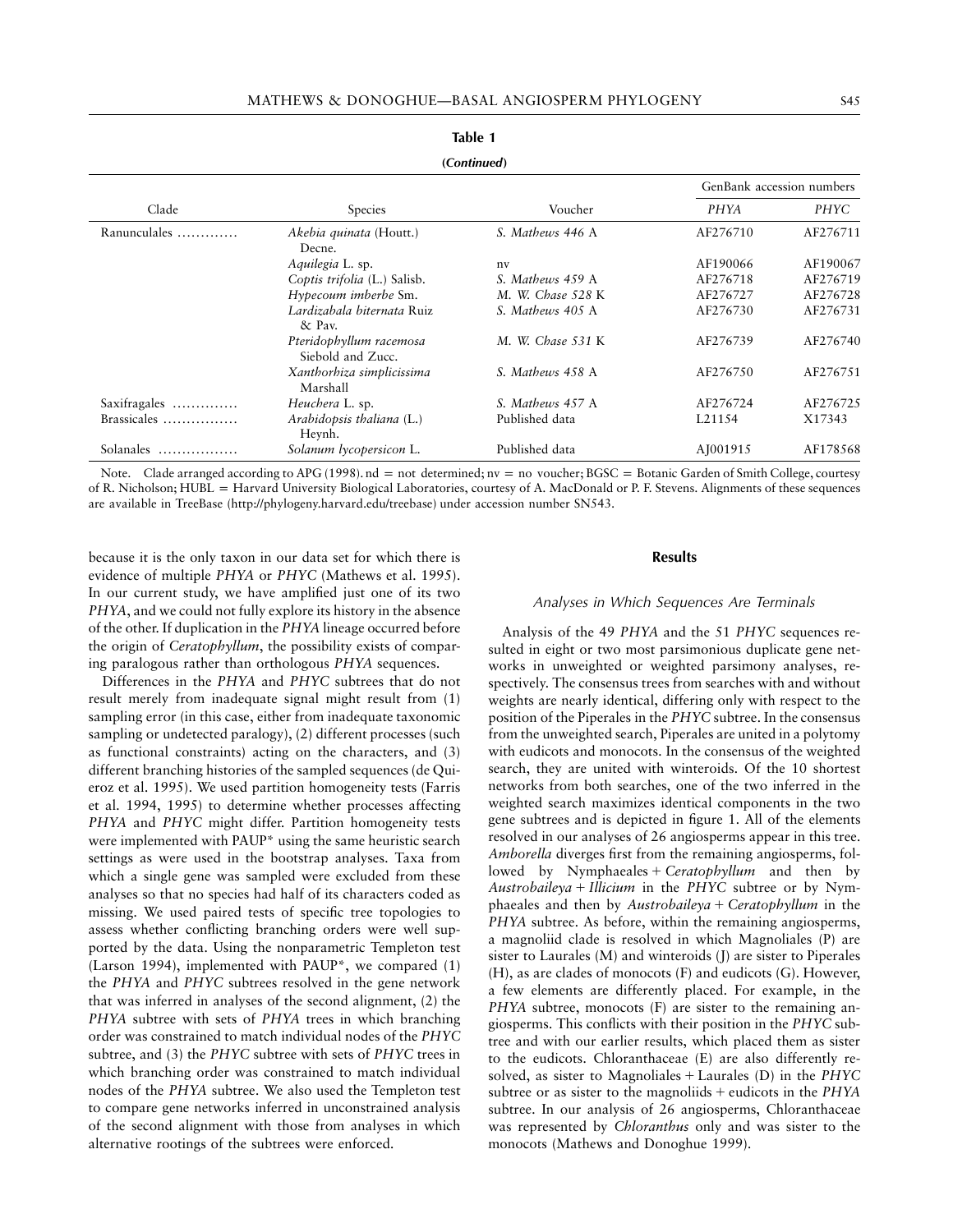In general, nodes that were well supported (bootstrap values above 70%) in the analysis of 26 angiosperms are also supported in analyses of the larger phytochrome data set. For example, Nymphaeales (C), Magnoliales (P), winteroids (J), and Piperales (H) are supported by bootstrap values of 87%–100% and monocots (F) by values of  $\geq$ 73% (fig. 1). In some cases, additional sampling resulted in better resolution, as was the case with eudicots (G), which are now supported by bootstrap values of 92% and 99%, respectively, in the *PHYC* and *PHYA* subtrees (compared with 81% and 96%, respectively, in the analysis of 26 species). Laurales (M) are better supported by the *PHYA* data in the larger analysis, with a bootstrap value of 76% (compared with 57% in the analysis of 26 species), whereas support by the *PHYC* data remains high (100% in both analyses). The larger analysis supports the monophyly of the Chloranthaceae (E), with bootstrap values of 99% and 100%, respectively, in the *PHYC* and *PHYA* subtrees. The placement of the newly sampled *Illicium PHYC* with *Austrobaileya PHYC* is supported by a bootstrap value of 98%. In some cases, however, additional sampling resulted in decreased resolution. Specifically, the position of *Amborella* remains well supported in the *PHYA* subtree (bootstrap value of 88%, compared with 92% in the analysis of 26 species) but is less well supported in the *PHYC* subtree (bootstrap value of 57%, compared with 83% in the analysis of 26 species).

Exclusion of the sequences of *Ceratophyllum* has a marked effect on resolution of the early divergences in each subtree (fig. 2), but it has a limited impact elsewhere in the subtrees. In both subtrees, the position of *Amborella* is relatively well supported (82% and 74%, respectively, for the remaining angiosperms in the *PHYA* and *PHYC* subtrees). In the *PHYC* subtree, Nymphaeales diverge next from the remaining angiosperms, followed by Austrobaileya + Illicium (76% and 72%, respectively, for the remaining angiosperms). In the *PHYA* subtree, *Austrobaileya* diverges next from the remaining angiosperms, followed by Nymphaeales (65% and 51%, respectively, for the remaining angiosperms). When *Ceratophyllum* is excluded, the *PHYC* subtree differs in placing Chloranthaceae (E) as sister to the remaining angiosperms. The *PHYA* subtree differs when *Ceratophyllum* is excluded because it places Chloranthaceae (E) as sister to the eudicots (G) and because Piperales (H), winteroids (J), and magnoliids (P) are paraphyletic with respect to eudicots  $+$  Chloranthaceae (fig. 2).

In both analyses, relationships within the eudicot clade are well supported in the *PHYA* subtree (nine of 11 clades with ≥70% bootstrap values). The subtree diverges into two principal clades, one of ranunculids (*sensu* Hoot et al. 1999), in which Papaverales (V) are united with Ranunculaceae  $(S)$  + Lardizabalaceae (U), and one in which *Nelumbo*, Trochodendrales (W), and *Pachysandra* are paraphyletic with respect to the core eudicots (X) (figs. 1, 2). In the *PHYC* subtrees, the ranunculids do not form a clade, and Papaverales (V) are united with Lardizabalaceae (U). The latter relationship receives moderate  $(62\%)$  or little  $(<50\%)$  support in analyses that include or exclude (respectively) *Ceratophyllum*.

To assess the degree of support in the phytochrome data for alternative rootings, we compared networks rooted near *Amborella* with those resulting from nine searches with different constraints enforced. Individual constraint trees enforced rootings of both subtrees near Nymphaeales + *Amborella*, Nym-

phaeales alone, *Austrobaileya*, Magnoliales, Laurales, Piperales, Chloranthaceae, winteroids, or monocots. In paired tests, all of the networks resulting from constrained searches are significantly worse  $(P < 0.0001 - 0.0089$  using the Templeton test) than the shortest networks found in unconstrained searches, except for the networks constrained so that each subtree was rooted near Nymphaeales or near Nymphaeales + *Amborella*. Thus, all rootings other than those near *Amborella* or Nymphaeales, or near the two together, are rejected by the phytochrome data.

None of the conflicting nodes resolved by the *PHYA* and *PHYC* subtrees is supported above 50% in bootstrap analyses (figs. 1, 2). However, paired tests revealed that the *PHYA* data reject the *PHYC* tree and that the *PHYC* data reject the *PHYA* tree, regardless of whether *Ceratophyllum* is included in the analyses ( $P < 0.0001$  for both pairwise comparisons using the Templeton test). Furthermore, partition homogeneity tests reject the hypothesis that the single-gene data sets are homogeneous ( $P = 0.02$ ). The latter result may reflect the fact that *PHYA* apparently is evolving significantly faster than *PHYC* in most of the species sampled (S. Mathews, unpublished data).

We used constraint analyses to determine whether this conflict could be attributed to specific nodes of the subtrees. Specifically, we constrained three searches of the *PHYA* data such that in each, the resulting tree matched the *PHYC* subtree with respect to the placement of one of the following: (1) monocots, (2) Chloranthaceae, or (3) *Ceratophyllum*. Likewise, we constrained three searches of the *PHYC* data such that in each, the resulting tree matched the *PHYA* subtree with respect to placement of one of the same three taxa. The resulting sets of trees were compared with the *PHYA* and *PHYC* subtrees, respectively, from unconstrained analyses. None of the trees resulting from constraint analyses is rejected by the *PHYA* or *PHYC* data ( $P > 0.1$  for all pairwise comparisons using the Templeton test).

Although we cannot attribute the conflict that we observed to any of the single nodes that we tested, the evidence that we obtained supporting significant conflict in more general tests might serve as an argument against combining data from the genes (e.g., Bull et al. 1993). Nonetheless, we conducted a combined analysis in order to compare the results with those obtained in gene tree parsimony analyses.

#### *Analyses in Which Species Are Terminals*

When *Ceratophyllum* is included, both weighted and unweighted parsimony analyses of the combined data resolved the same set of three most parsimonious trees, the consensus of which is depicted in figure 3. Basal relationships are poorly supported by bootstrap values  $\langle$ <50%) and differ in two ways from those resolved in the gene subtrees that included *Ceratophyllum. Austrobaileya* + *Illicium*, rather than Nymphaeales, diverge from the remaining angiosperms after *Amborella*, and Chloranthaceae diverge next. Nymphaeales + Cerato*phyllum* are sister to the remaining angiosperms. This branching order is surprising because Nymphaeales branched before *Austrobaileya* in all *PHYC* subtrees and in some *PHYA* subtrees. Moreover, none of the subtrees resolved Chloranthaceae as diverging before Nymphaeales (e.g., figs. 1, 2). The remaining angiosperms are resolved as they were in the *PHYC*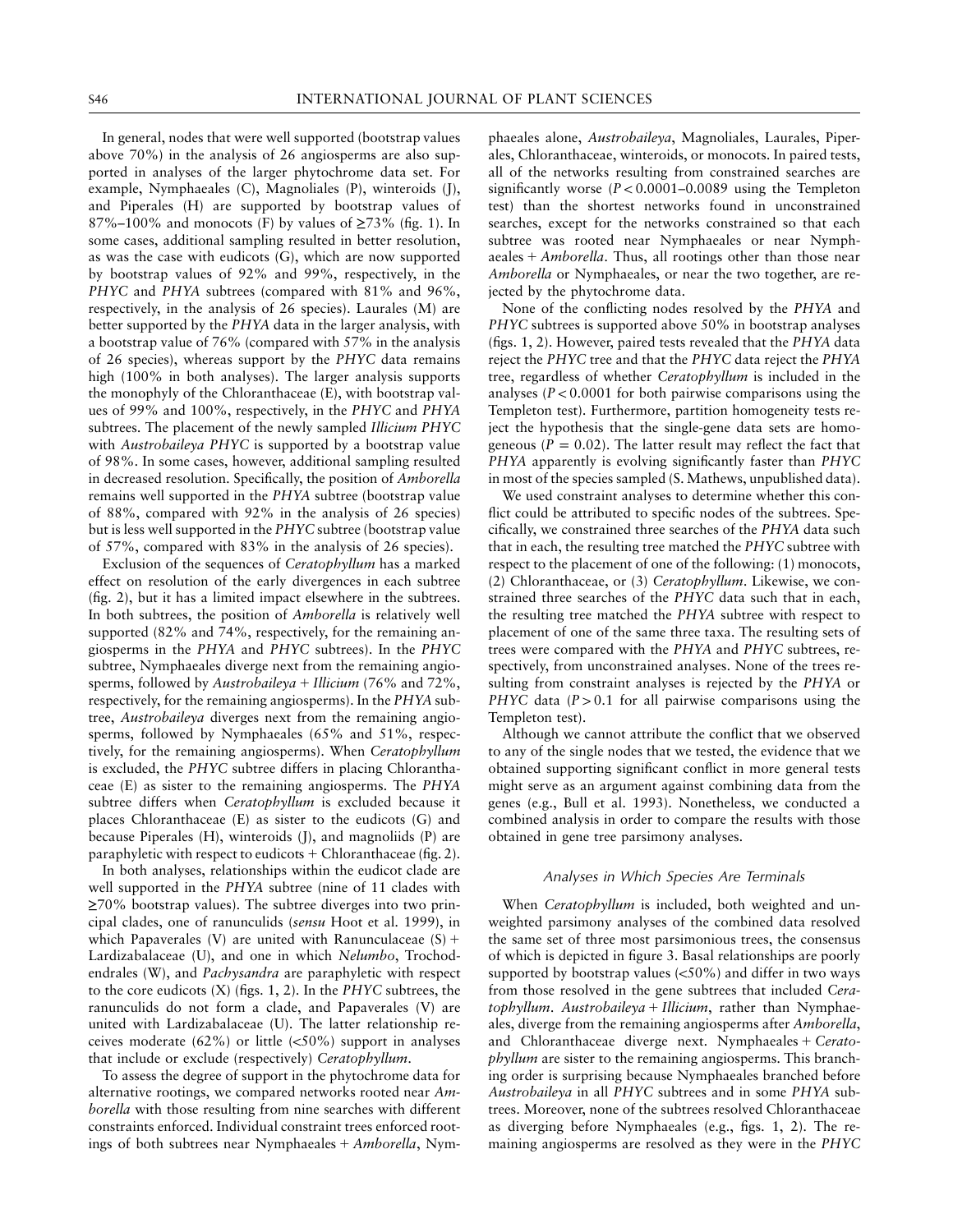

**Fig. 2** Strict consensus of two most parsimonious networks of *PHYA* and *PHYC* from 51 angiosperms (*Ceratophyllum* excluded; 1303 nucleotide sites, 834 parsimony informative); weighted parsimony analysis (100 random taxon addition replicates with TBR swapping in PAUP\* 4.0 [Swofford 2000]) yielded most parsimonious networks of 10,575.00 steps (retention index [RI] = 0.54; consistency index [CI] = 0.16, excluding autapomorphies). Bootstrap percentages (from 100 replicates with the same search parameters, but using 10 random addition replicates) are shown above branches. Identical components in the *PHYA* and *PHYC* subtrees are labeled *A* through *DD*.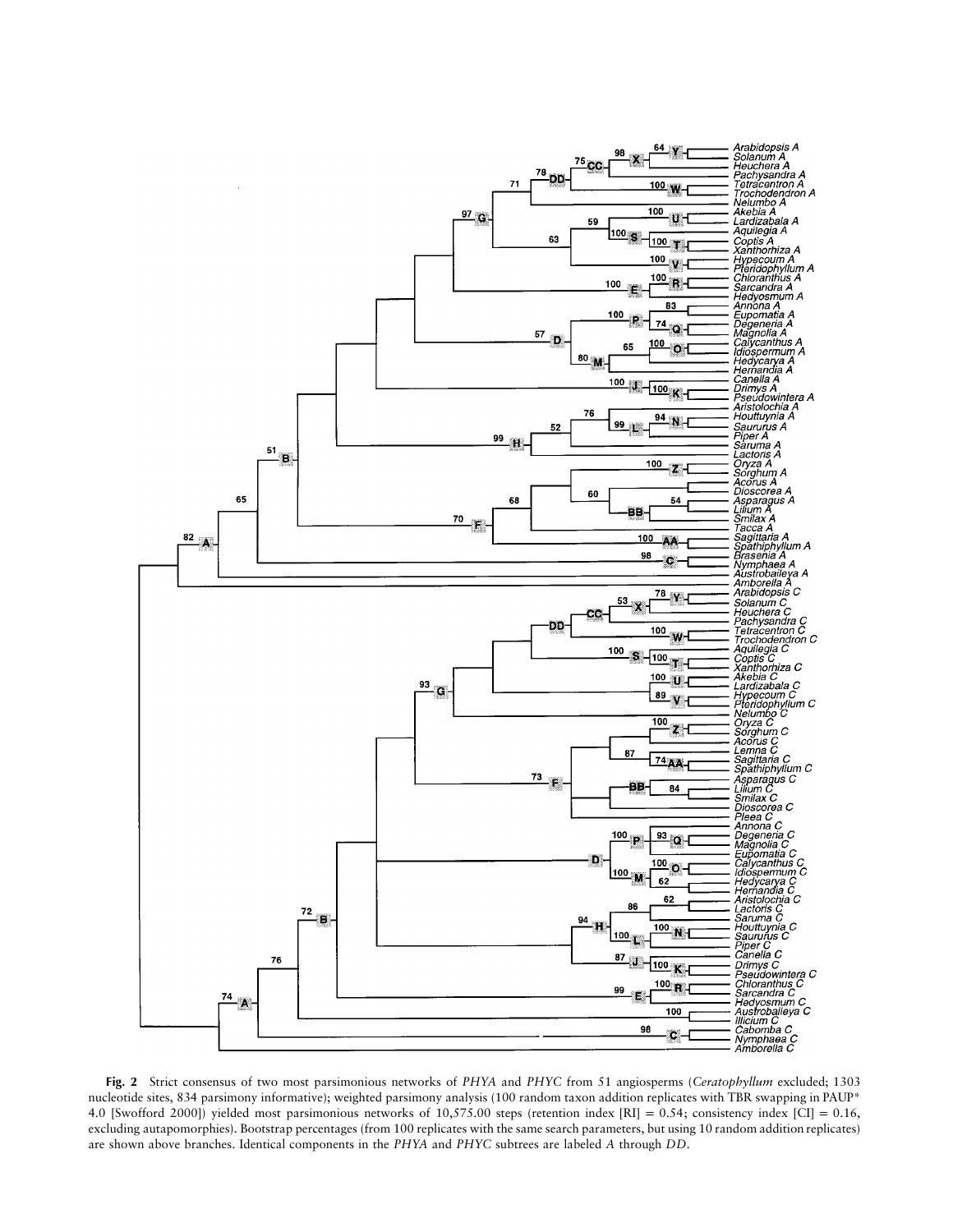

**Fig. 3** Strict consensus of three most parsimonious trees from combined analysis of *PHYA* and *PHYC*, with species as terminals (2606 nucleotide sites; 1408 parsimony informative), rooted near *Amborella*, based on the duplicate gene analysis (figs. 1, 2); weighted parsimony analysis (100 random taxon addition replicates with TBR swapping in PAUP\* 4.0 [Swofford 2000]) yielded trees of 11,821.75 steps (retention index  $[RI] = 0.41$ ; consistency index  $[CI] = 0.23$ , excluding autapomorphies). Bootstrap percentages (from 500 replicates with the same search parameters but using 10 random addition replicates) are shown above branches. Components identical to those found in both *PHYA* and *PHYC* subtrees are labeled *A* through *DD*.

subtree of figure 1 and in Mathews and Donoghue (1999). Overall, this result contrasts with results from our analyses of 26 angiosperms, in which combining the data led to better support for the earliest divergences as well as for some of the major clades (Mathews and Donoghue 1999). Constraint analyses reveal that the tree from the combined data is rejected by

the *PHYA* data  $(P < 0.0001$  using the Templeton test) but not by the *PHYC* data (*P* > 0.3247).

As in our analyses of the sequences as terminals, excluding *Ceratophyllum* from analyses of the combined data resulted in better resolution at the base of the tree (fig. 4). After *Amborella*, Nymphaeales diverge first from the remaining angio-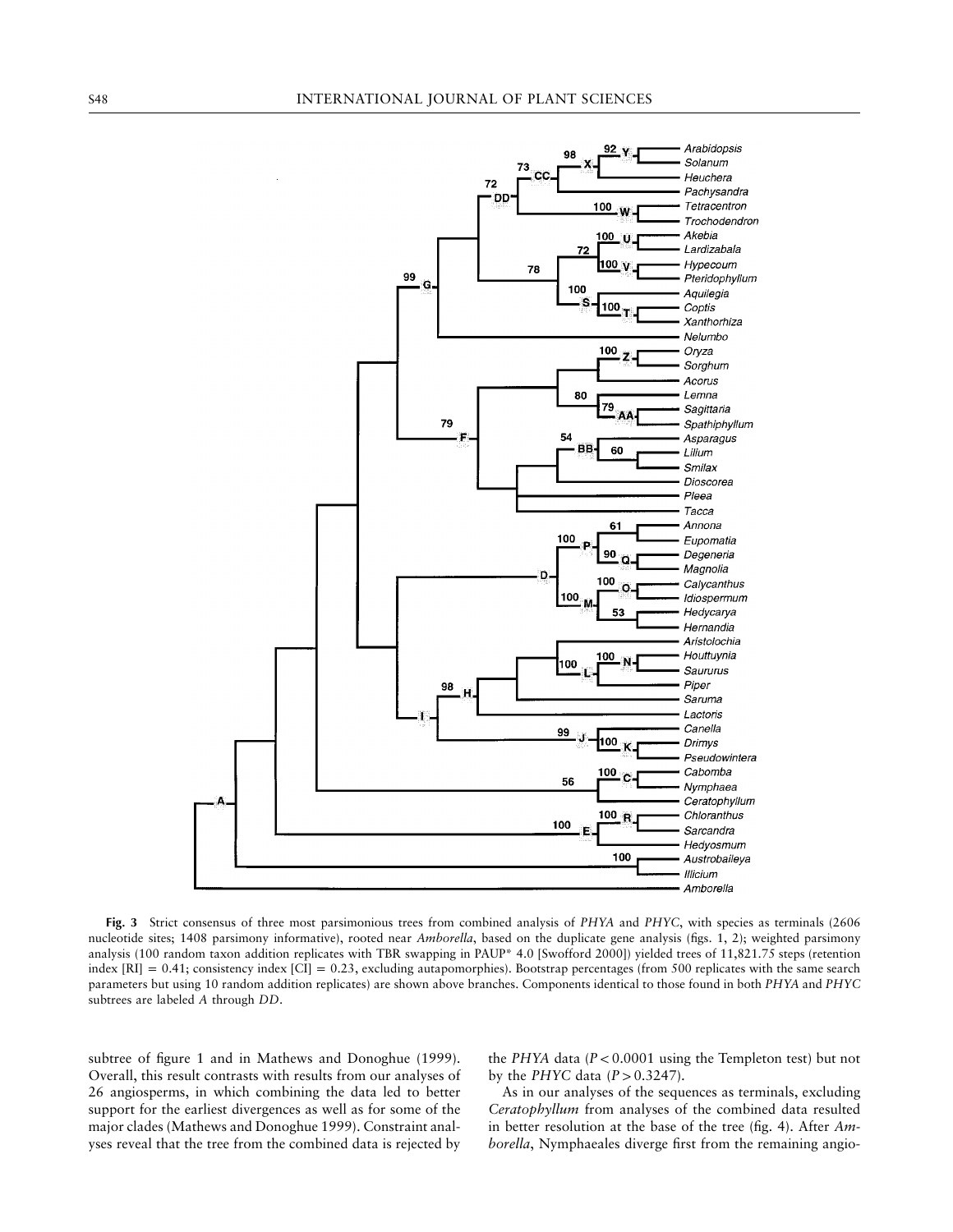

**Fig. 4** Bootstrap consensus (50% majority rule) from combined analysis of *PHYA* and *PHYC*, with sequences as terminals (2606 nucleotide sites; 1399 parsimony informative) when *Ceratophyllum* is excluded, rooted near *Amborella*, based on the duplicate gene analysis (figs. 1, 2); weighted parsimony analysis (100 random taxon addition replicates with TBR swapping in PAUP\* 4.0 [Swofford 2000]) yielded trees of 11,495.50 steps (retention index  $[RI] = 0.42$ ; consistency index  $[CI] = 0.23$ , excluding autapomorphies). Bootstrap percentages (from 100 replicates with the same search parameters but using 10 random addition replicates) are shown above branches. Components identical to those found in both *PHYA* and *PHYC* subtrees are labeled *A* through *DD*.

sperms, then from Austrobaileya + Illicium. And, as in our analyses of 26 angiosperms, the *PHYA* and *PHYC* subtrees without *Ceratophyllum* conflict with respect to the position of *Austrobaileya* (fig. 2), but the combined data (fig. 4) support the separation of Nymphaeales first (bootstrap value of 78% for the remaining angiosperms), followed by *Austro* $baileya + Illicium$  (bootstrap value of 68% for the remaining

angiosperms). In general, clades within the remaining angiosperms are supported at similar levels in analyses with and without *Ceratophyllum*. For, example, eudicots (G), Piperales (H), winteroids (J), Magnoliales (P), Laurales (M), and Chloranthaceae (E) are supported by bootstrap values  $\geq$ 95%. However, a few clades are better supported when *Ceratophyllum* is excluded, including monocots  $(F)$ , Magnoliales + Laurales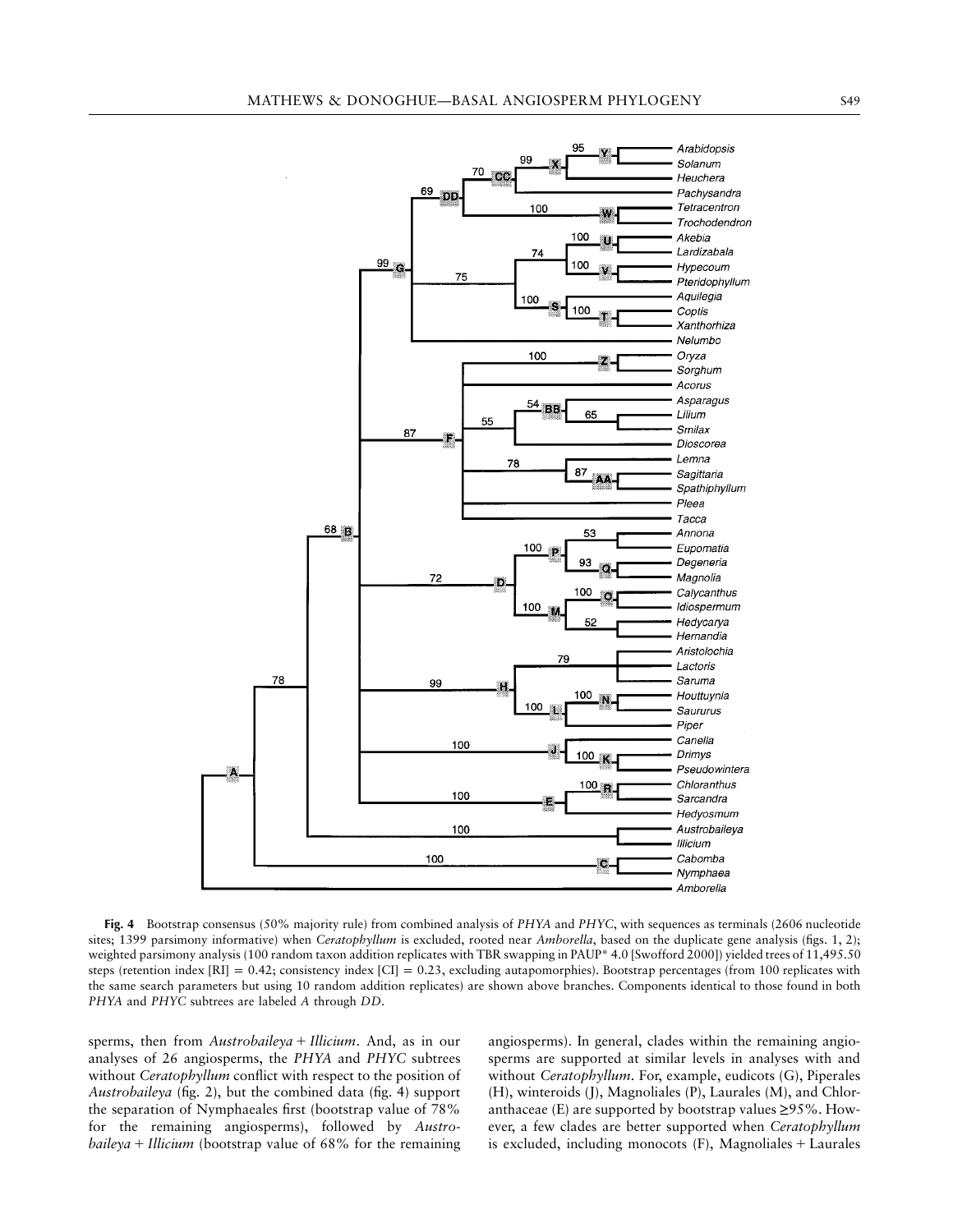(D), and Aristolochiales (bootstrap values of 87%, 72%, and 79%, respectively). Within eudicots, *Nelumbo*, Trochodendrales (W), and *Pachysandra* are paraphyletic with respect to the core eudicots (X), as in the *PHYC* subtrees, whereas the ranunculid clade differs from the *PHYC* subtrees in uniting Papaverales (V) with Lardizabalaceae (U), as in the *PHYA* subtrees (cf. figs. 1, 2).

The heuristic search using GeneTree (Page 1998) to infer optimal species trees from the most parsimonious gene network depicted in figure 1 retained 64 trees, with a cost of 66 (14 duplications and 52 losses). The strict consensus of these trees (fig. 5) is well resolved, and in contrast to results from combined analyses that included *Ceratophyllum*, this consensus is highly congruent with the gene subtrees (e.g., fig. 1). *Amborella* is sister to the rest of the angiosperms, and Nymphaeales diverge next from the remaining angiosperms, followed by a clade of *Austrobaileya* + *Illicium* with *Ceratophyllum*. The remaining angiosperms occur in three major clades, a clade of eudicots (G), a clade of monocots (F), and a clade of magnoliids, in which Chloranthaceae (E) are sister to Magnoliales + Laurales (D) and winteroids (J) are sister to Piperales (H). Moreover, whereas the three clades are unresolved relative to one another, relationships within them are generally well resolved and are consistent with results from other data. In GeneTree analyses, the two gene subtrees are reconciled by inferring that a number of undetected duplica-



Fig. 5 Strict consensus of 64 most parsimonious rooted species trees resulting from analysis of the gene network in figure 1 by using gene tree parsimony implemented with GeneTree (Page 1998), minimizing duplications and losses (cost  $= 14$  duplications and 52 losses).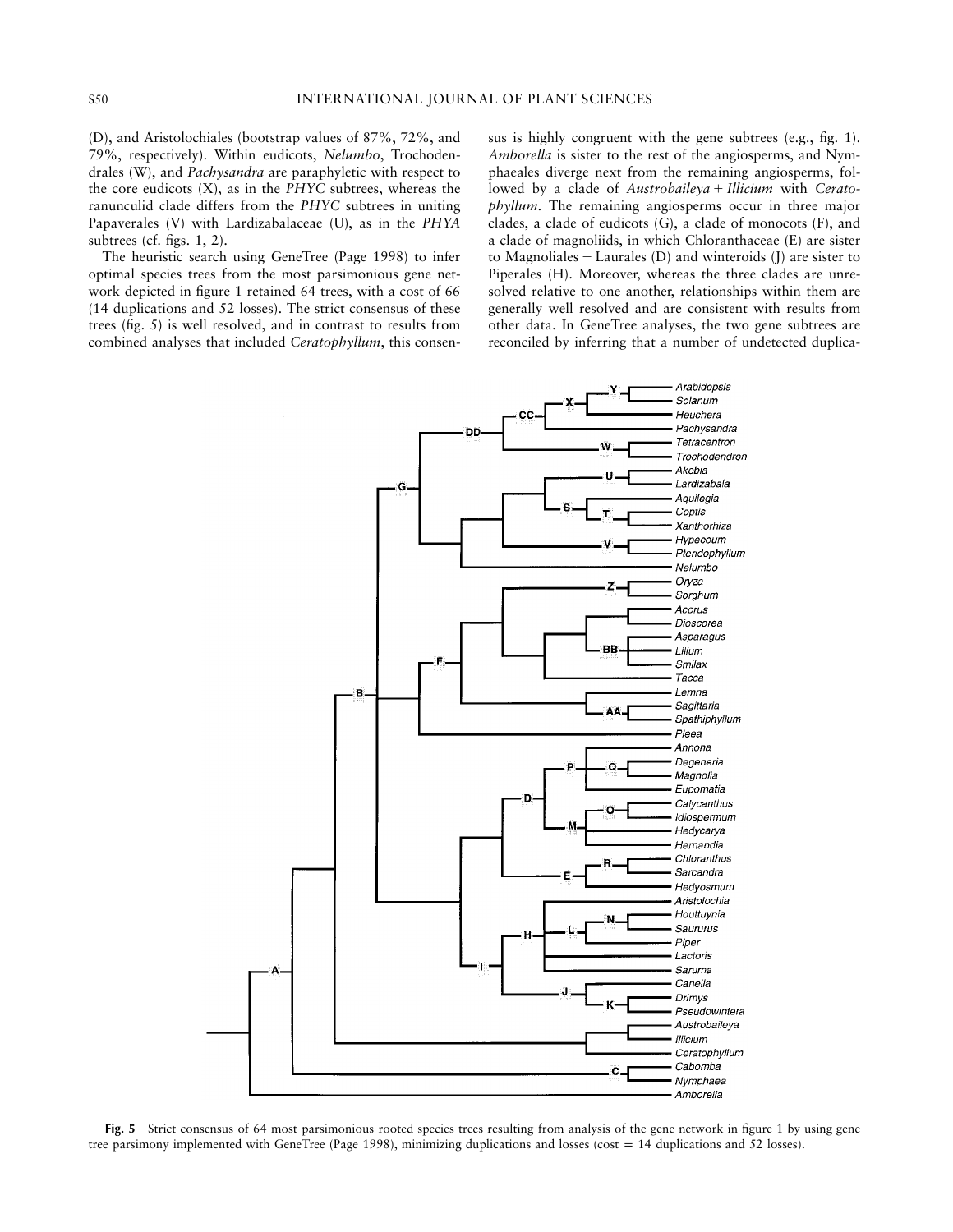tions gave rise to paralogues that were not sampled or were lost (e.g., Page 1994). However, a number of conflicts between the *PHYA* and *PHYC* subtrees are not well supported (see above) and likely result from causes other than undetected paralogy.

## **Discussion**

The analyses presented here of *PHYA* and *PHYC* from many more taxa uphold most of the conclusions of our earlier phytochrome analyses and provide some additional insights. *Amborella* still appears to be the sister group of all other angiosperms. Notably, however, we cannot reject alternative rootings in which water lilies, either alone or in combination with *Amborella*, are basal. *Austrobaileya* still appears to be the sister group of the remaining angiosperms and is united with the newly sampled *Illicium*. Within the remaining angiosperms, eudicots and monocots form rather well-supported clades, as do Magnoliales, Laurales, Piperales, and winteroids. We find some support for a clade within which Laurales are united with Magnoliales and Piperales with winteroids. Interestingly, *Aristolochia* and *Saruma* are not united in the phytochrome trees, and in our larger analysis, at least in *PHYA* subtrees, monocots diverge first from the remaining angiosperms, followed by Chloranthaceae. Within eudicots we find support for a basal split between ranunculids (Ranunculales, Papaverales) and the rest, though the position of *Nelumbo* remains uncertain. *Acorus* is not sister to the rest of the monocots, as it is in some plastid phylogenies (Duvall et al. 1993).

The use of duplicated phytochrome genes to infer angiosperm phylogeny is an important complement to recent analyses based on nuclear ribosomal and organellar DNA sequences. We have sampled protein coding nuclear DNA sequences, and our analyses do not depend on the inclusion of divergent outgroup sequences. The relationships at the base of the angiosperms that we describe above are basically the same as those resolved in analyses (with outgroups) of data combined from plastid, mitochondrial, and nuclear ribosomal genes (Parkinson et al. 1999; Qiu et al. 1999). Moreover, many of the relationships among the remaining angiosperms that we find are the same. Unfortunately, as in Qiu et al. (1999), the positions of eudicots, magnoliids, Chloranthaceae, and monocots are not well supported (bootstrap values  $\langle 50\% \rangle$ ). Similarly, the position of *Ceratophyllum* remains equivocal. Our results imply that it diverged early rather than with monocots (as in Qiu et al. 1999), but neither position is well supported.

Duplicate gene rooting, which seldom has been employed when outgroups are available (but see Sang et al. 1997; Telford and Holland 1997), is likely to prove useful elsewhere. Singlecopy nuclear genes appear to be rare (Page 2000), and gene duplications may have occurred along many branches of interest. However, to make the most of gene duplications, more attention to analytical issues is needed. Our previous discussion of duplicate gene rooting distinguished between a "reciprocal outgroups" and a "minimum events" interpretation (Donoghue and Mathews 1998). Under the reciprocal outgroups view (see Doolittle and Brown 1994), sequences of one of the gene copies are viewed as outgroups for the other, and vice versa, and a rooted species tree is derived by consensus of the two gene subtrees. In contrast, under the minimum events view, the best-rooted species tree is the one that minimizes additional duplications and losses, lineage sorting, and lateral transfer events in the gene tree (e.g., Donoghue and Mathews 1998, fig. 2; see discussion of gene tree parsimony in Slowinski and Page 1999). In theory we prefer the minimum events interpretation, but we know of no algorithm to infer reconciled trees that deals simultaneously with the full range of events that might lead to incongruent gene trees and which also takes into account the underlying support for the gene tree. This is a difficult optimization problem, even if relative weights could be assigned beforehand to the different processes (Maddison 1997). In the meantime, to partially implement the logic of the minimum events approach, we have used Page's (1998) GeneTree program to identify species trees that minimize gene duplications and losses.

Weston (1994) provided yet another interpretation of duplicate gene rooting. This hinges on assessing the polarity of individual characters by determining the distribution of states across paralogous forms of a gene. If one nucleotide, for example, A, is universally present at a particular site in one form of the gene but there is variation at that site in the second form of the gene (e.g., A is found in some species and C in others), then the nucleotide present in both gene forms (A) is considered ancestral and the alternative state (C) derived. A polarized character implies that the root does not lie near species with the derived condition. Therefore, by assessing the polarity of each of the characters that vary across paralogous genes, it may be possible to infer a rooted species tree.

Regardless of interpretation, duplicate gene rooting allows the inference of a rooted species tree without inclusion of sequences from outgroups. Previously (Donoghue and Mathews 1998; Mathews and Donoghue 1999) we argued that this could be useful if outgroup sequences were so highly diverged from ingroup sequences that their inclusion would create long branch artifacts. In effect, a duplication occurring along the branch to the ingroup would bisect the long branch connecting the ingroup with outgroups (fig. 6*A*, 6*B*). However, as we also noted (Donoghue and Mathews 1998), the impact of this bisection will depend on where along the branch the duplication occurred and on how rapidly the genes have evolved (fig. 6*B*–6*F*). If sequences evolve in a clocklike manner, the branch between two paralogues will always be shorter than the branch between a paralogue and an outgroup, though the difference may be slight depending on the time elapsed before the duplication (fig. 6*B*, 6*C*). In contrast, if evolution is not clocklike, there may be cases in which the branch that separates paralogues would be longer than the branch between one or both of the paralogues and the outgroup sequences (fig. 6*D*). Even when rates of evolution differ between paralogues, these rates still may be less diverged from one another than from outgroup sequences (fig. 6*E*, 6*F*). Clearly, the impact of excluding outgroups from analyses of duplicate genes is a complex function of when the duplication occurred and the rates of evolution. It is unclear at this time which of the patterns depicted in figure 6 will be encountered most often (cf. Li and Gojobori 1983; Goodman et al. 1987; Iwabe et al. 1996; Cronn et al. 1999). But as the phytochrome analyses show, even when rates of divergence are high, duplicate gene rooting can provide valuable insight.

We also noted previously the need for more attention to be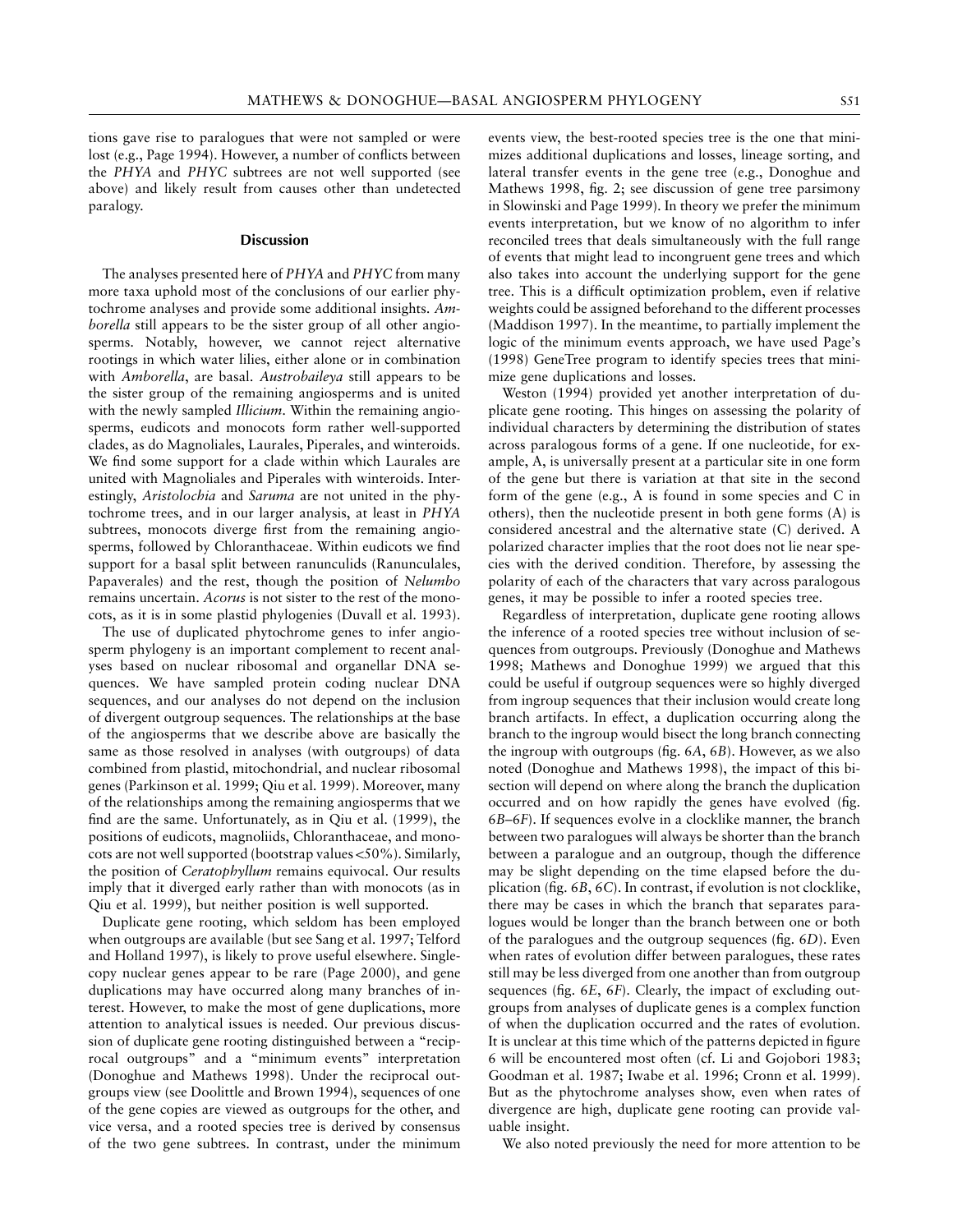

**Fig. 6** The effect of duplication time and rates of nucleotide evolution on branch lengths between a pair of duplicated genes and outgroup sequences. Hatch marks indicate numbers of changes along branches ( $OG =$  outgroups;  $1 =$  paralogue 1;  $2 =$  paralogue 2). *a*, Rooted tree of one outgroup sequence and three sequences of one of the duplicated genes. *b*–*f*, Rooted trees of one outgroup sequence and six paralogous ingroup sequences resulting from a late duplication when evolution is clocklike (*b*), an early duplication when evolution is clocklike (*c*), an early duplication when evolution of the outgroup is slow relative to the paralogues (*d*), an early duplication when evolution of one paralogue is slow relative to the other paralogue and the outgroup (*e*), and a late duplication when the rate of one paralogue is high relative to the other paralogue and the outgroup (*f*).

paid to the treatment of unduplicated outgroup sequences in analyses of duplicated genes to obtain a rooted species tree (Donoghue and Mathews 1998). Simmons et al. (2000) proposed "uninode coding" to combine unduplicated and duplicated sequences in a matrix in which species are terminals. After an initial analysis of all gene copies to establish the phylogenetic position of gene duplications, hypothetical ancestral sequences are reconstructed, each corresponding to ancestors at inferred duplications. A matrix is then constructed in which each species is scored for each form of the gene. A single duplication yields three forms of a gene—the unduplicated form and the two duplicated forms. Species with an unduplicated form are coded as having the hypothetical ancestral sequence for the two duplicated forms of the gene (fig. 7*A*). Species with two forms are coded as having the hypothetical ancestral sequence for the unduplicated form of the gene. A single binary character is added to reflect the duplication event, and the matrix is analyzed to obtain a species tree.

Uninode coding is designed to resolve the issue of including outgroups with unduplicated sequences when duplicate genes are combined for analysis. But in some cases it will not be appropriate, and in others it may not be the best of the available approaches. Simmons et al. (2000) noted that uninode coding should not be used if duplicate loci are subject to concerted evolution. Similarly, it seems inappropriate when other processes, such as duplication and loss, lineage sorting, and lateral transfer, have caused genuine and strong conflicts between duplicate gene trees. In these cases, which may be common in multigene families (Morton et al. 1996; Clegg et al.

1997), approaches that do not involve data combination may be more appropriate (see de Quieroz et al. 1995). In other cases, analyses that exclude outgroups will be useful for comparison with results from analyses in which artifacts are suspected to result from long branches (Felsenstein 1978; Kim 1996) that lead to outgroups.

In cases in which uninode coding does seem appropriate, there are other concerns. First, because it is a sequential procedure, final estimation of the species phylogeny may be based on erroneous assumptions (e.g., Maddison et al. 1984; Nixon and Carpenter 1993). For example, if the initial gene tree is not well supported and/or the gene family is not well sampled, a uninode analysis may be built on erroneous inferences about hypothetical ancestors. Second, the use of hypothetical ancestors increases the number of polymorphic characters and taxa in uninode matrices, which may sometimes be problematic (e.g., Nixon and Davis 1991).

There also are significant challenges involved in the construction of a uninode matrix. Simmons et al. (2000) asserted that the method could be generalized to cases in which there are multiple duplications, but their reanalysis of phytochrome data from Donoghue and Mathews (1998) failed to demonstrate this. Our analysis provided evidence of four gene duplications (Donoghue and Mathews 1998, fig. 3), as illustrated by the gene tree in figure 7*B*. Simmons et al. (2000) based their uninode analysis on just part of our tree, ignoring duplications leading to the two forms in seed plants and the additional forms within angiosperms (cf. Donoghue and Mathews 1998, fig. 3; Simmons et al. 2000, fig. 1*b*). The sequences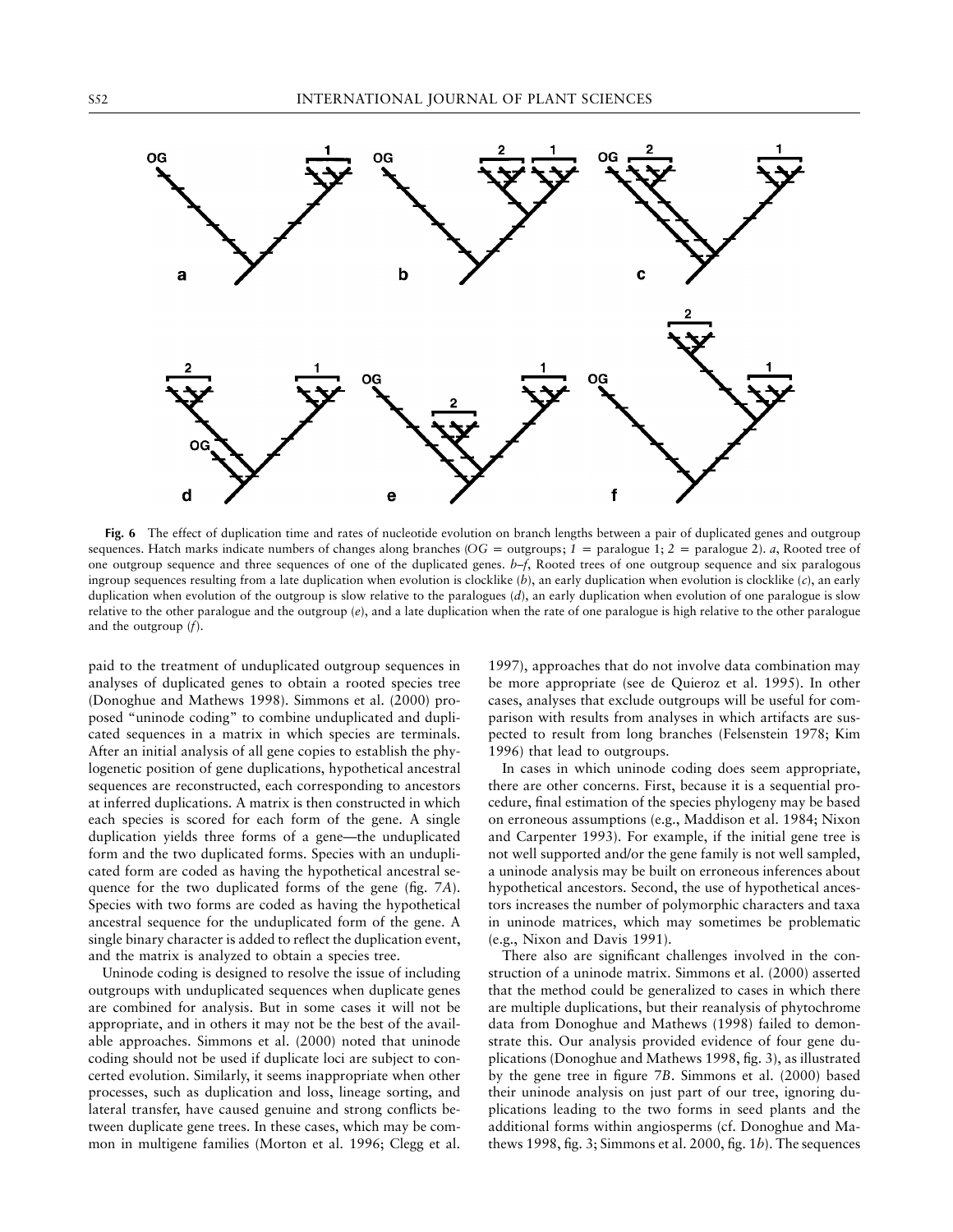

**Fig. 7** Schematic representations of gene phylogenies within their containing species phylogenies and their corresponding uninode matrices. Filled circles at duplication points in the gene phylogenies represent hypothetical ancestors (*HA*) of two descendant gene lineages. *a*, Summary of phytochrome gene phylogeny presented by Simmons et al. (2000), showing only a single gene duplication. *b*, Summary of the phytochrome gene phylogeny presented by Donoghue and Mathews (1998), showing four gene duplications. Characters to reflect gene duplication events (Simmons et al. 2000) are omitted from the corresponding matrix shown here.

excluded from their analysis (e.g., *PHYB*, *PHYD*, and *PHYE*) might bear significantly on the reconstruction of hypothetical ancestors. Furthermore, Simmons et al. (2000) did not precisely indicate how species should be coded when a series of gene duplications are nested within one another (e.g., how angiosperms should be scored for PHY2 and PHY3 in fig. 7*B*). Reanalysis of the data in Donoghue and Mathews (1998, fig. 3) should have included four hypothetical ancestors and eight gene forms (fig. 7*B*). A uninode matrix for the phytochrome sequences now available in GenBank would include at least 11 forms of the gene, since at a minimum, there are two copies in *Adiantum*, three in nonflowering seed plants, and three to five copies in angiosperms. In view of the uncertainty surrounding uninode coding when duplications are nested within one another, we have not presented a uninode analysis of our present data set. However, just as the uninode results of Simmons et al. (2000) were congruent with our previous analyses, our experiments with uninode coding have yielded results that are similar in all major respects to the results we report here based on combined analysis of *PHYA* and *PHYC* and on reconciled trees that minimize gene duplications and losses.

## **Conclusions**

Our results provide insights into relationships at the base of the angiosperm tree and are an important complement to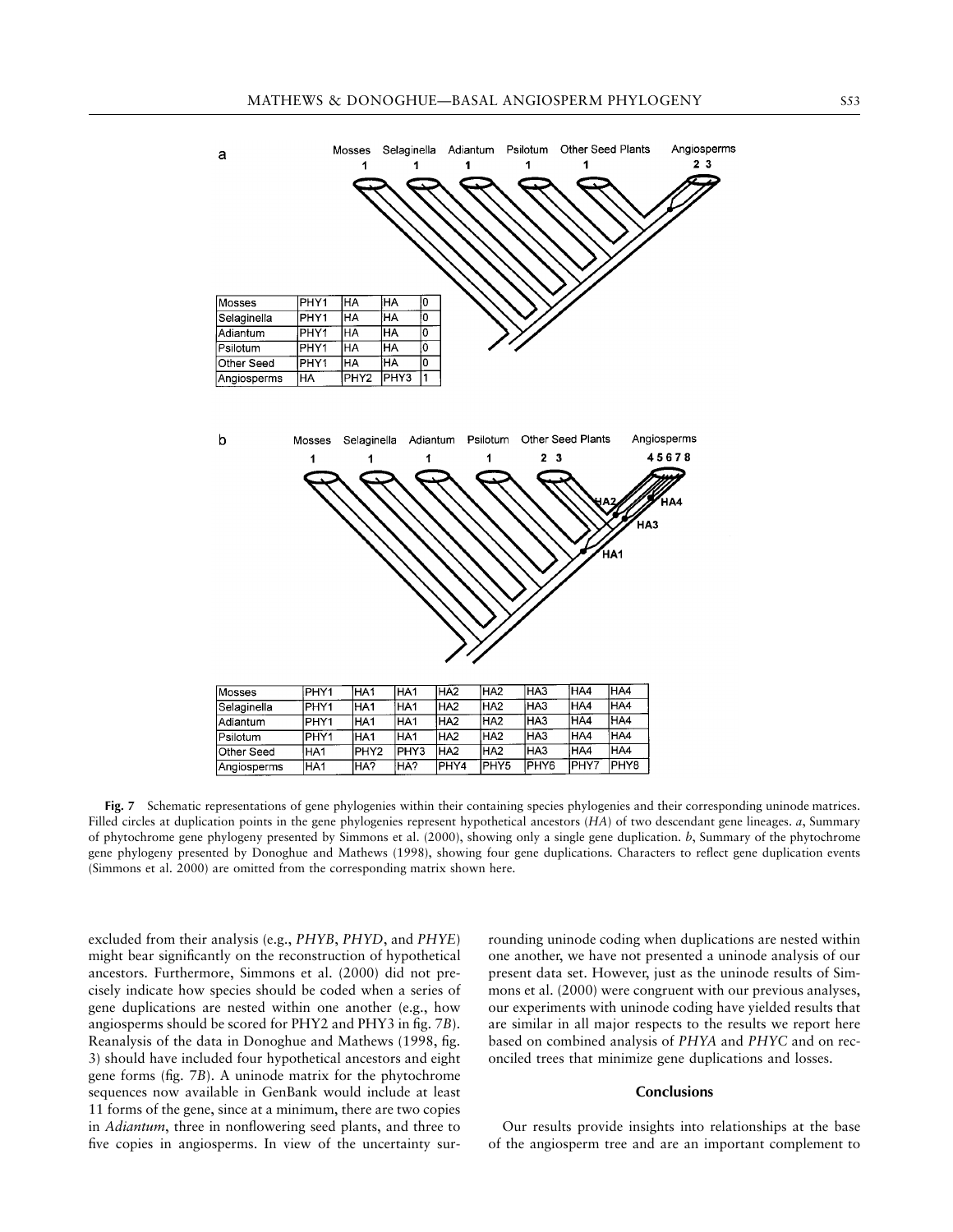recent analyses based on nuclear ribosomal and organellar DNA sequences. They also imply that there may be diminishing returns in much more intensive sampling of *PHYA* and *PHYC* to resolve relationships among monocots, magnoliids, Chloranthaceae, *Ceratophyllum*, and eudicots. Instead, we expect phytochrome sequences to provide convincing resolution of more recent divergences (e.g., Mathews and Sharrock 1996; Lavin et al. 1998; Mathews et al. 2000; Simmons et al., in press).

Our results also highlight the use of duplicate gene rooting, which is likely to prove useful elsewhere. Within the phytochrome gene family, other duplications may be useful for resolving relationships among seed plant lineages and within eudicots. But as we noted, more attention to analytical issues is needed in order to make the most of gene duplications in this way. Specifically, methods are needed to infer reconciled trees that simultaneously consider several different processes

APG 1998 An ordinal classification for the families of flowering plants. Ann Mo Bot Gard 85:531–553.

- Bull JJ, JP Huelsenbeck, CW Cunningham, DL Swofford, PF Waddell 1993 Partitioning and combining data in phylogenetic analysis. Syst Biol 42:384–397.
- Clack TS, S Mathews, RA Sharrock 1994 The phytochrome apoprotein family in *Arabidopsis* is encoded by five genes: the sequences and expression of *PHYD* and *PHYE*. Plant Mol Biol 25:413–427.
- Clapham DH, HU¨ Kolukisaoglu, C-T Larsson, M Qamaruddin, I Ekberg, C Wiegmann-Eirund, HAW Schneider-Poetsch, S von Arnold 1999 Phytochrome types in *Picea* and *Pinus*: expression patterns of *PHYA*-related types. Plant Mol Biol 40:669–678.
- Clegg MT, MP Cummings, ML Durbin 1997 The evolution of plant nuclear genes. Proc Natl Acad Sci USA 94:7791–7798.
- Cowl JS, N Hartley, D-X Xie, GC Whitelam, GP Murray, NP Harberd 1994 The *PHYC* gene in *Arabidopsis*. Plant Physiol 106: 813–814.
- Cronn RC, RL Small, JF Wendel 1999 Duplicated genes evolve independently following polyploid formation in cotton. Proc Natl Acad Sci USA 96:14406–14411.
- de Quieroz A, MJ Donoghue, J Kim 1995 Separate versus combined analysis of phylogenetic evidence. Annu Rev Syst Ecol 26:657–682.
- Donoghue MJ, S Mathews 1998 Duplicate genes and the root of the angiosperms, with a preliminary analysis of phytochrome genes. Mol Phylogenet Evol 9:89–500.
- Doolittle WF, JR Brown 1994 Tempo, mode, the progenote, and the universal root. Proc Natl Acad Sci USA 91:6721–6728.
- Doyle JA, PK Endress 2000 Morphological phylogenetic analysis of basal angiosperms: comparison and combination with molecular data. Int J Plant Sci 161(suppl):S121–S153.
- Duvall MR, MT Clegg, MW Chase, WD Clark, WJ Kress, HG Hills, LE Eguiarte, et al. 1993 Phylogenetic hypotheses for the monocotyledons constructed from *rbc*L sequence data. Ann Mo Bot Gard 80:607–619.
- Farris JS, M Källersjö, AG Kluge, C Bult 1994 Testing the significance of incongruence. Cladistics 10:315–319.
- ——— 1995 Constructing a significance test for incongruence. Syst Biol 44:570–572.
- Felsenstein J 1978 Cases in which parsimony or compatibility methods will be positively misleading. Syst Zool 27:401–410.
- 1985 Confidence limits on phylogenies: an approach using the bootstrap. Evolution 39:783–791.
- Goodman M, J Czelusniak, BF Koop, DA Tagle, JL Slightom

leading to incongruence (e.g., gene duplication and loss, lineage sorting) and that take into account the possibility that the underlying gene trees may be wrong or only weakly supported.

## **Acknowledgments**

We thank Mike Crisp, Jim Doyle, Ned Friedman, Mike Sanderson, and Bob Sharrock for helpful discussions; Mark Simmons for sharing manuscripts; Bil Alverson, Ron Beckwith, Mark Chase, Peter Endress, Beth Farnsworth, Taylor Feild, Bill Hahn, Sara Hoot, Larry Kelly, Andrew MacDonald, Rob Nicholson, Yin-Long Qiu, Mark Simmons, Peter Stevens, Elaine Tobin, and the Royal Botanic Garden, Sydney, for DNA or tissues; Lisa Racki and Christina SooHoo for technical assistance; and Rick Ree for help with figure 6. This work was supported by NSF grant DEB-9806937.

## **Literature Cited**

1987 Globins: a case study in molecular phylogeny. Cold Spring Harbor Symp Quant Biol 52:875–890.

- Graham SW, PA Reeves, ACE Burns, RG Olmstead 2000 Microstructural changes in noncoding chloroplast DNA: interpretation, evolution, and utility of indels and inversions in basal angiosperm phylogenetic inference. Int J Plant Sci 161(suppl):S83–S96.
- Hecker KH, KH Roux 1996 High and low annealing temperatures increase both specificity and yield in touchdown and stepdown PCR. Biotechniques 20:478–485.
- Hoot SB, S Magallón, PR Crane 1999 Phylogeny of basal eudicots based on three molecular data sets: *atp*B, *rbc*L, and 18S nuclear ribosomal DNA sequences. Ann Mo Bot Gard 86:1–32.
- Howe GT, PA Bucciaglia, WP Hackett, GR Furnier, M-M Cordonnier-Pratt, G Gardner 1998 Evidence that the phytochrome gene family in black cottonwood has one *PHYA* locus and two *PHYB* loci but lacks members of the *PHYC*/*F* and *PHYE* subfamilies. Mol Biol Evol 15:160–175.
- Iwabe N, K Kuma, T Miyata 1996 Evolution of gene families and relationship with organismal evolution: rapid divergence of tissuespecific genes in early evolution of chordates. Mol Biol Evol 13: 483–493.
- Kim J 1996 General inconsistency conditions for maximum parsimony: effects of branch lengths and increasing numbers of taxa. Syst Biol 45:363–374.
- Larson A 1994 The comparison of morphological and molecular data in phylogenetic systematics. Pages 371–390 *in* B Schierwater, B Street, GP Wagner, R DeSalle, eds. Molecular ecology and evolution: approaches and applications. Birkhauser, Basel.
- Lavin M, E Eshbaugh, J-M Hu, S Mathews, RA Sharrock 1998 Monophyletic subgroups of the tribe Millettieae (Leguminosae) as revealed by phytochrome nucleotide sequence data. Am J Bot 85: 412–433.
- Li W-H, T Gojobori 1983 Rapid evolution of goat and sheep globin genes following gene duplication. Mol Biol Evol 1:94–108.
- Maddison WP 1997 Gene trees in species trees. Syst Biol 46:523–536. Maddison WP, MJ Donoghue, DR Maddison 1984 Outgroup anal-
- ysis and parsimony. Syst Zool 33:83–103. Mathews S, MJ Donoghue 1999 The root of angiosperm phylogeny
- inferred from duplicate phytochrome genes. Science 286:947–950. Mathews S, M Lavin, RA Sharrock 1995 Evolution of the phyto-
- chrome gene family and its utility for phylogenetic analyses of angiosperms. Ann Mo Bot Gard 82:296–321.
- Mathews S, RA Sharrock 1996 The phytochrome gene family in grasses (Poaceae): a phylogeny and evidence that grasses have a